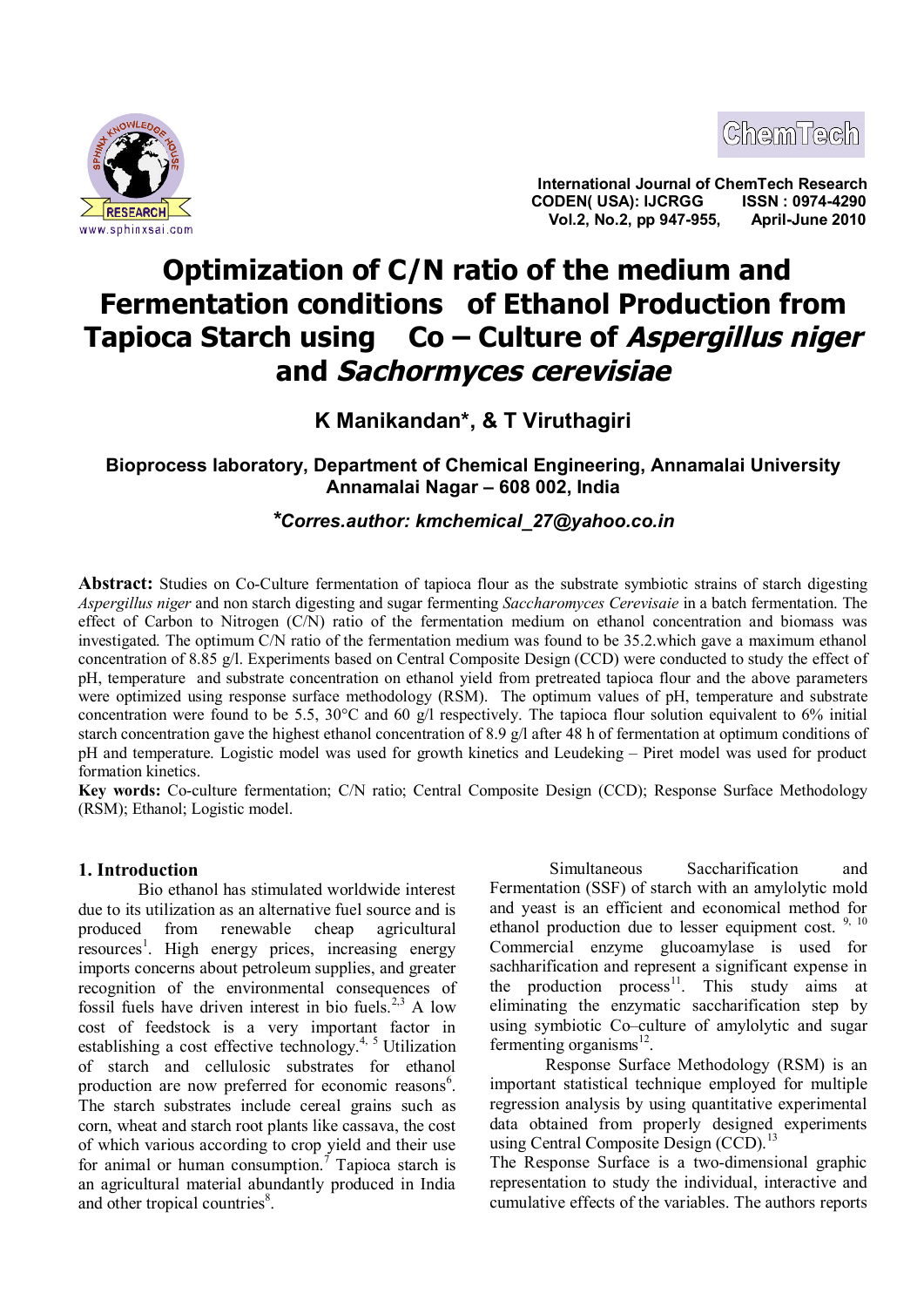the application of the RSM using CCD experiments to develop a mathematical correlation between the pH, temperature and substrate concentration in Co-Culture fermentation of tapioca flour to ethanol concentration.

The mathematical models play an important role in rational design and optimization of biochemical process<sup>14, 15</sup>. It is difficult to obtain an accurate model for biochemical process such as ethanol production by co-culture method due to the inherent complexity $16$ .

The present study is aimed at optimization of the process variables affecting the ethanol concentration namely pH, temperature and starch concentration by RSM technique, optimization of the Carbon to Nitrogen ratio in simultaneous Saccharification and fermentation of alpha amylase treated tapioca flour solution to ethanol using coculture of *Aspergillus niger* (MTCC 1349) which hydrolyses liquefied products to glucose and *Sachharomyces cerevisiae (*MTCC 171) which is non amylotic but efficiently ferments glucose to ethanol and model development for microbial growth kinetics and product formation kinetics.

# **2. Materials and Methods**

## **2.1 Material**

Tapioca flour was obtained from a flour mill and was dried and stored in an air tight container. The composition of tapioca flour in g/100 g of tapioca flour is found to be sugars-5.1, Fiber  $-1.1$ , Protein  $-1.1$ , starch – 22.9 and remaining moisture.

# **2.2 Microorganisms**

The strain of *A. niger* (MTCC 1349) and ethanol producing thermo tolerant *K. marxianus* (MTCC1389) were obtained from IMTECH, Chandigarh. *A. niger* was maintained in a Potato Dextrose Agar (PDA) medium with a composition of potato 200 g/l dextrose 40 g/l and agar 20 g/l at a pH of 5.5 and 28°C. *S. cerevisiae* was maintained in YMP agar medium with a composition of yeast extract 3.0 g/l, malt extract 3.0 g/l, peptone 5.0 g/l and agar 20 g/l at a pH of  $5.5$  and  $30^{\circ}$ C.

# **2.3 Media**

The growth medium used for preparing *A. niger* inoculum contained in grams per 100 ml. Starch, 2; peptone, 0.5; yeast extract, 0.5; magnesium chloride, 0.1: ammonium phosphate, 0.1; and ferrous sulphate, 0.01.

The growth medium used for preparing *S. cerevisiae* contained in grams per 100 ml Glucose, 5; peptone, 0.5; yeast extract,0.5; potassium dihydrogen phosphate, 0.1.

The fermentation medium used for ethanol production from tapioca flour was identical to growth medium except that starch concentration of pretreated tapioca solution was varied from 2 to 10 g per 100 ml in different experiments. The tapioca flour was

pretreated with fungal amylase to extract the starch present in it. The pretreated solution was filtered and the supernatant was analyzed for the reducing sugar concentration. The amount of starch present in the sample was then calculated by using the phenol sulfuric acid method.

## **2.4 Pretreatment of Tapioca Flour**

 Tapioca flour of 2.0% (w/v) was gelatinized in an autoclave at a pressure of 15 psi for one hour. The solution was cooled and pretreated using fungal  $\alpha$ amylase enzyme obtained from Hi media laboratories for an hour. The temperature and pH are maintained at 60 °C in a constant temperature water bath and 6 using phosphate buffer respectively.

## **2.5 Co-Culture Fermentation of Tapioca Flour**

Ethanol production by co-culture of mold and yeast was carried out using cells from 72 h-old slants of *A. niger* and 24 h-old slants of *S. cerevisiae*. These cells were inoculated separately into flasks of 50 ml growth medium containing 2% starch. These flasks were incubated under shaking condition of 150 rpm, for 72h and 48 h at 30 °C respectively. 5 ml of the cell suspension of *A. niger* containing  $1.21 \times 10^8$  cells and 5 ml of *S. cerevisiae* cell culture containing  $2x10^5$ cells were inoculated to 200 ml of pretreated tapioca flour solution with different starch concentrations. The fermentation was carried out for a period of 48 h. Samples were withdrawn for every twelve hours, centrifuged in a variable speed research centrifuge at 5000 rpm, and the supernatants were analyzed for glucose and ethanol concentrations.

## **2.6 Experimental Design and Optimization**

Optimization of process parameters in ethanol production from tapioca flour using Co-Culture fermentation was studied using CCD experiments. pH  $(X_1)$ , temperature  $(X_2, \degree C)$  and substrate concentration  $(X_3, g/1)$  were chosen as the independent variables and is shown in Table 1. Ethanol yield (Y, g/l) was used as the dependent output variable.

$$
x_i = \frac{X_i - X_c}{\Delta x_i} \quad i = 1, 2, 3, 4. \quad \dots \dots \dots \dots \dots \dots \dots \dots \tag{1}
$$

The variables  $X_i$  were coded as  $x_i$  as per the equation (1) in which  $x_i$  is the dimensionless value of an independent variable,  $X_i$  the real value of the independent variable, *X<sup>c</sup>* the real value of the independent variable at central point and  $\Delta x_i$  is the step change of variable *i* . The true values of the variables are also given in Table 1.

A 2<sup>3</sup> factorial Central Composite experimental Design, with six axial points and six replications at the centre points leading to a total number of 20 experiments was employed for the optimization of parameters and given in Table 2. The second degree polynomial equation (2) was solved using MINITAB 14 version statistical package.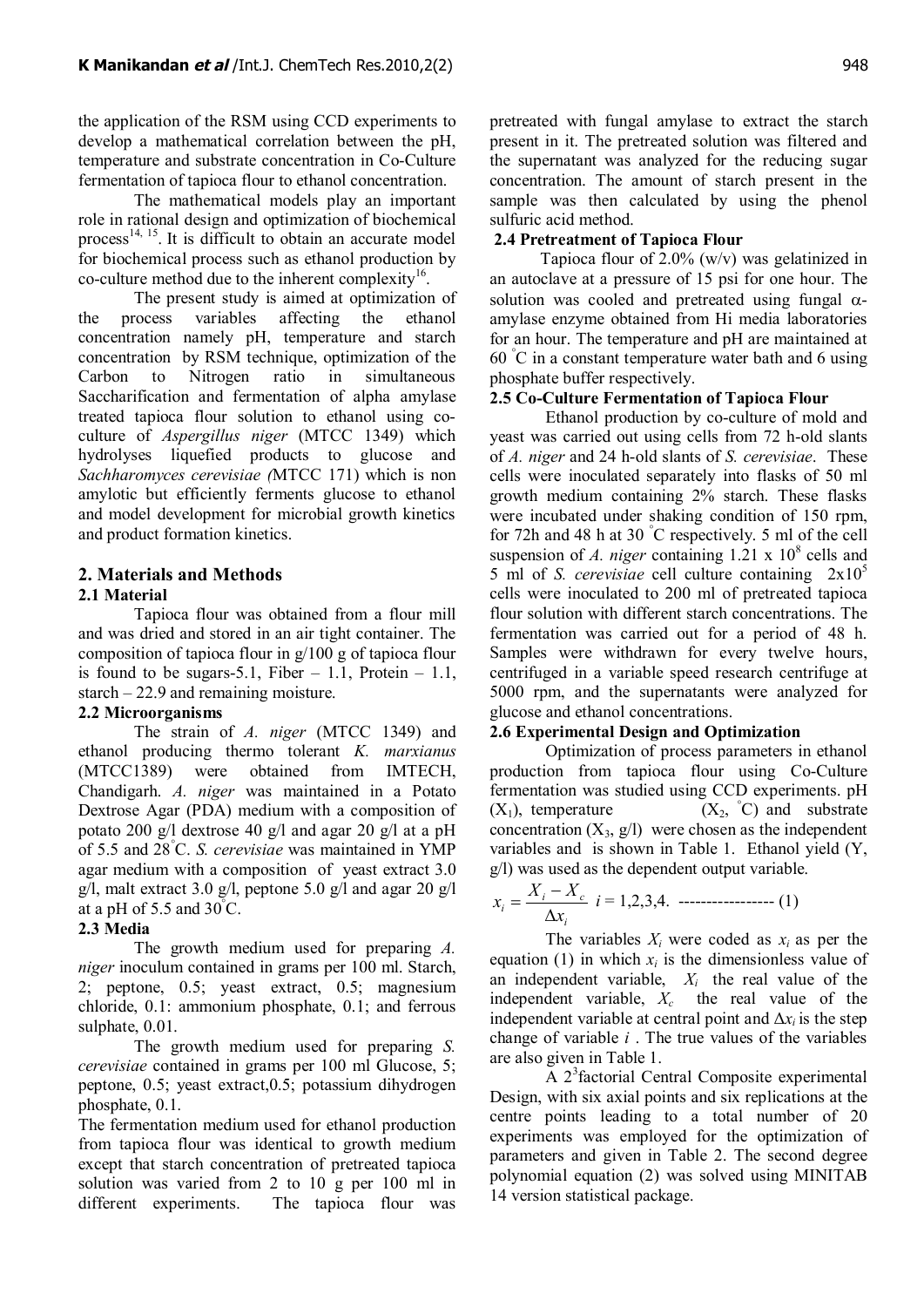$$
Y = b_0 + b_1 x_1 + b_2 x_2 + b_3 x_3 + b_1 x_1^2 + b_2 x_2^2 + b_3 x_3^2 + b_1 x_1 x_2 + b_1 x_1 x_3 + b_2 x_2 x_3
$$

Where Y is the predicted response (Ethanol Yield, g/l )  $x_1$ ,  $x_2$  and  $x_3$  are the coded levels of the independent variables,  $b_0$  the offset term,  $b_1$ ,  $b_2$  and  $b_3$  the linear effects,  $b_{11}$ ,  $b_{22}$  and  $b_{33}$  the quadratic effects and  $b_{12}$ ,  $b_{13}$  and  $b_{23}$  are the interaction effects. If the curve shape of the response surface plot is elliptical or circular then it is presumed that the interaction between the variables is most significant.

#### **2.7 Cell Mass and Analysis**

The cell biomass was determined by harvesting cells by centrifuging at 5000 rpm, drying them at 70°C under vacuum to a constant weight and expressing the dry weight as grams per liter of growth medium. The wheat bran flour sample was analyzed for starch by phenol sulphuric acid method and reducing sugar concentration was analyzed by di nitro salicylic acid (DNS) method  $17$ using Bio spectrophotometer (ELICO BL 198).

#### **2.8 Ethanol Estimation**

Ethanol concentration in the fermented broth was determined using NUCON 5765 Gas Chromatography (GC) with a flame ionization detector and Poropak Q column (2m x 0.3cm) in which Nitrogen at 2 kg/cm<sup>2</sup> was used as the carrier gas. The oven temperature was maintained at 80°C. The injector and detector temperature was maintained at 200°C.

#### **3. Results and Discussion**

## **3.1 Effect of C/N Ratio on Ethanol Production**

C/N ratio of fermentation medium plays a vital role in production of ethanol by SSF process. The C/N ratio of the fermentation medium was varied from 3.5 to 35.2 using nitrogen sources namely yeast extract and peptone and the medium composition are given in Table 1. The results of experiments are also given in Table 1. The cell mass was found to increase with decrease in C/N ratio and maximum yield of 15.3 g/l was obtained at C/N ratio of 35.2. The results indicate that a higher C/N ratio gave maximum yield of ethanol of 8.85 g/l. The ethanol concentration in the fermentation medium was found to be decrease drastically with increasing nitrogen concentration. A very low yield of 0.55 g/l ethanol was obtained, when C/N ratio was 3.5. Hence an optimum C/N ratio of 35.2 must be used in fermentation medium to maximize the ethanol concentration.

## **3.2 Optimization of pH, Temperature and Starch concentration of Co-Culture Fermentation using RSM**

The factors affecting the Ethanol Yield from pretreated tapioca flour using CO-Culture of *A. niger* and *S.cerevisiae* was studied using CCD experiments. The pH  $(X_1)$ , the temperature  $(X_2, {}^{\circ}C)$  and the starch concentration  $(X_3, g/1)$  were chosen as the independent variables as shown in Table 2. Ethanol Yield (Y, g/l) was chosen as the dependent output variable. Twenty experiments based on the CCD were carried out with different combinations of variables and the results were presented in Table 3. The data obtained from the three level central composite design matrix were used to develop models in which each dependent variable (Ethanol Yield, Y) was obtained as the sum of the contributions of the independent variable through second order polynomial equation and interaction terms. The actual yields of ethanol obtained in the experiments and the yields predicted by the model equation (2) are given in Table 3.

It showed that the regression coefficients of all the linear term and all quadratic coefficients of  $X_1, X_2$ and  $X_3$  were significant at  $\leq 1\%$  level. The individual effect of all the four parameters studied, quadratic effects and interaction effects between the temperature and substrate concentration were found to be significant from the response surface plots shown in Figs. 1, 2 & 3The clear elliptical shape of the curve shown in Figs. 2 indicates that the interaction effect between the substrate concentration  $(X_3)$  and temperature  $(X_2)$ , is significant with a P value of 0.024.Hence an optimum combination of substrate concentration and temperature is a must in order to get maximum bioconversion of tapioca starch to ethanol.

The ANOVA result of quadratic regression model for Y is described in Table 4. ANOVA of the regression model for Y demonstrated that the model was significant due to an *F*-value of 29.01 and a very low probability value (P < 0.001). The *P*-values are used as a tool to check the significance of each of the coefficients, which in turn indicate the pattern of the interactions between the variables. Smaller value of *P* then it was more significant to the corresponding coefficient. Table 4 also showed that the experimental yields fitted the second order polynomial equation well as indicated by high  $R^2$  values (0.966).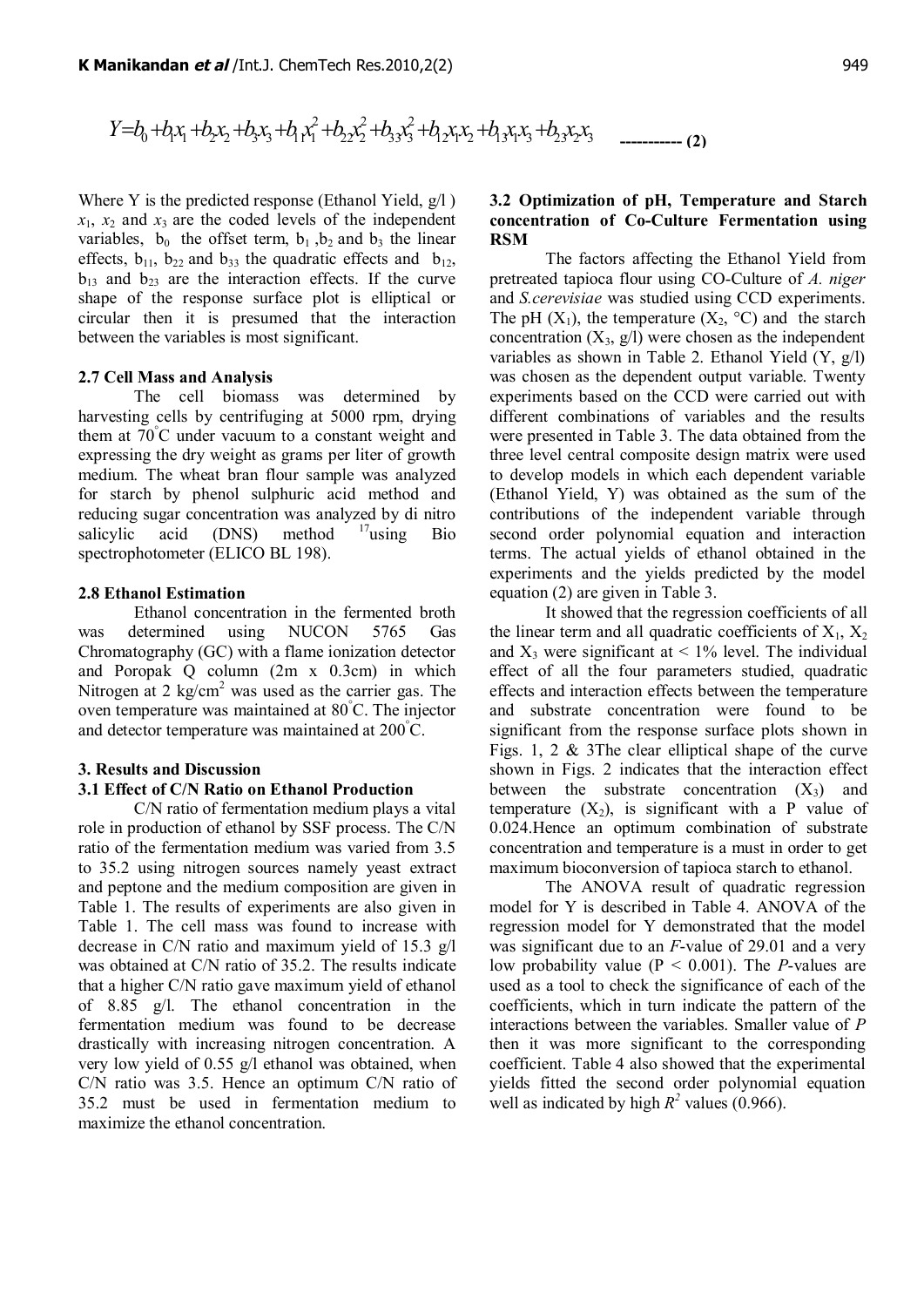The response surface plots described by the regression model were drawn to illustrate the effects of the independent variables, and effects of interactions of each independent variable, on the response variables. The shape of the corresponding contour plots indicates whether the mutual interactions between the independent variables are significant or not. From the response surface plots, the optimal values of the independent variables could be observed and the interaction between each independent variable pair can de described. The orientation of the principal axes of the contour plots between the variables substrate concentration and temperature, pH and temperature, and temperature and enzyme concentration indicated that the mutual interactions between these set of variables had a significant effect on the percentage conversion of starch.

The isoresponse contour plots of RSM as a function of two factors at a time, holding all other factors at fixed coded level (zero, for instance), are helpful for understanding both the main and the interaction effects of these two factors. The effect of varying levels of temperature and substrate concentration on the ethanol production, while other variable pH was fixed at central level, is shown in Fig. 1. When the other variable was kept constant, the interaction between the two variables (substrate concentration and temperature) showed that the ethanol yield was sensitive even when substrate

concentration and temperature were subject to small alterations (Fig. 1). Under certain conditions a maximal contour (ethanol concentration of 8.9 g/l) could be determined, meaning that further change in temperature and pH would not increase the ethanol yield any further. The other pair of the independent variables pH and temperature showed similar effects while keeping the other independent variable, substrate concentration as constant at 60  $\alpha$ /l (Fig. 2). The contour plot for pH and substrate concentration on the yield of ethanol, where the variable temperature was kept constant at  $30^{\circ}$ C, showed that the ethanol yields were obtained in the middle level of the process variables (Fig. 3).

 The results showed that as the values of process variables increased, the yield also increased but only up to the midpoint of range of variables and thereafter the yield decreased even though the values of variables increased. The ethanol yield was significantly affected by substrate concentration, pH and temperature

Based on the model, the optimal working conditions were obtained to attain high percentage conversion of starch. The optimum values of the parameters  $X_1$ ,  $X_2$ ,  $X_3$  were found to be 5.5, 30 °C and 60 g/l respectively and were obtained by solving the regression equation (2) using the experimental data with square MATLAB 7.0 version.

# **4. Modeling**

## **4.1 Logistic Model**

The Logistic model for growth kinetics  $18$  is shown in equation (4) and its integrated form in equation (4)

$$
x = \frac{x_0 e^{kt}}{1 - \beta x_0 (1 - e^{kt})}
$$
.................(3)  
Where, k – rate constant (h<sup>-1</sup>),  $\beta = 1/x_s$  (g of product /g of biomass - h)  

$$
\ln \left[ \frac{x(t)/x_0}{1 - x(t)/x_0} \right] = kt - \ln \left( \frac{x_s - 1}{x_0} \right)
$$
.................(4)

From the above linear plot the value of rate constant k was found to be  $0.0952$  h<sup>-1</sup>

Where, 
$$
\beta = \frac{\left(\frac{dp}{dt}\right)_{\text{stationary}}}{x_s}
$$
,  $(dp/dt)_{\text{stationary}} = 0.023$  (g of product/g of biomass - h)

## **4.2 Product Formation Kinetics**

$$
p(t) - p_0 - \beta \left( \frac{x_s}{k} \right) \left[ 1 - \frac{x_0}{x_s} \left( 1 - e^{kt} \right) \right] = \alpha \left[ x(t) - x_0 \right] \quad \text{............ (5)}
$$

The Leudeking – Piret kinetic model <sup>19</sup>for product formation is given in equation (5) was found to fit the experimental data and the value of  $\alpha$  and  $\beta$  were found to be 1.45 g of product/g of biomass and 0.023 g of product/g of biomass - h respectively.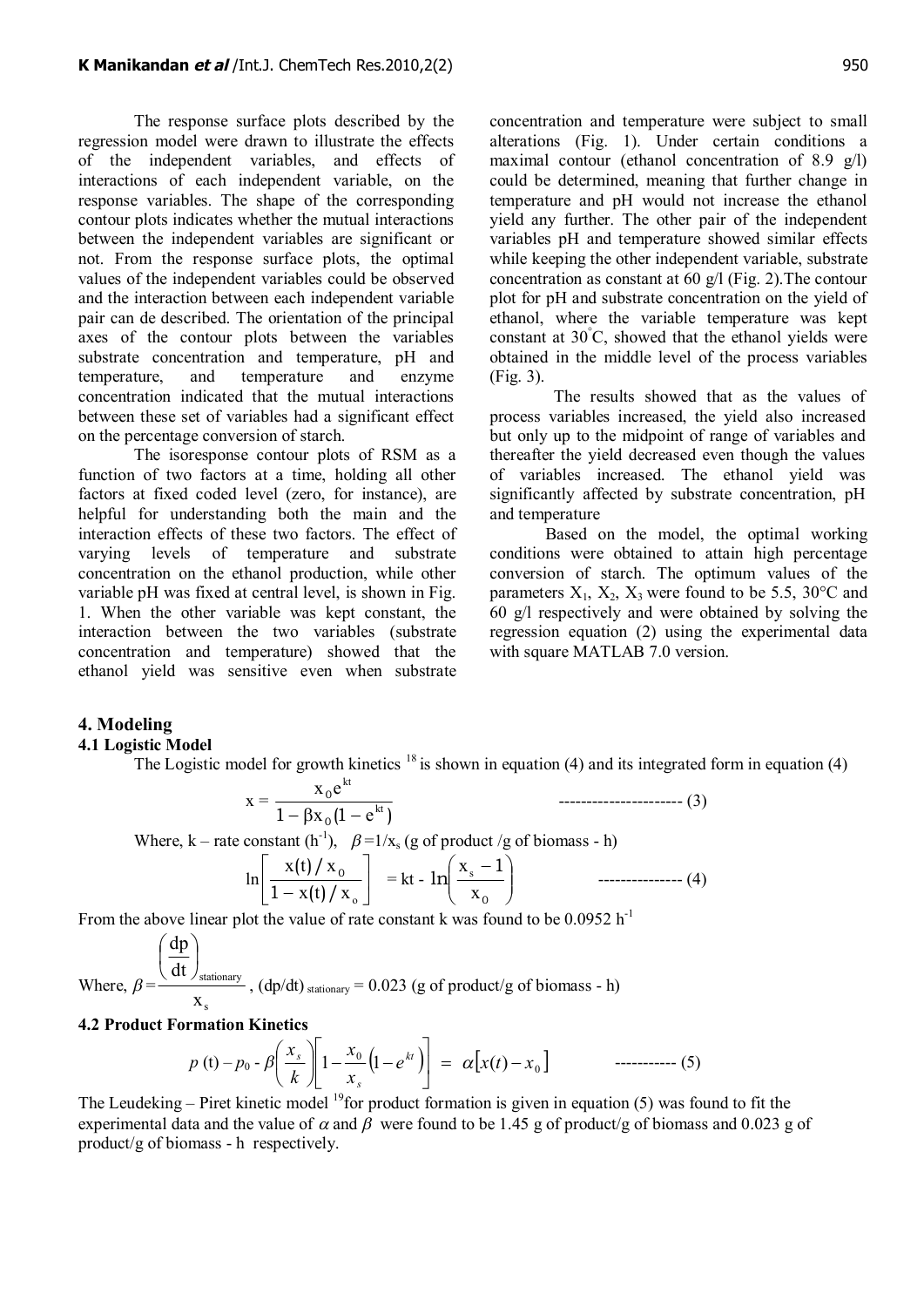**Table 1 :Effect of C/N ratio on ethanol yield and cell mass in CO-Culture fermentation of pretreated tapioca flour (6% w/v starch concentration) with experiments carried out at a pH of 5.5, temperature at 30 °C and 150 rpm**

| Nitrogen            | <b>Nitrogen Concentration</b> |             | <b>Cell mass</b> | <b>Ethanol Yield</b> |
|---------------------|-------------------------------|-------------|------------------|----------------------|
| Concentration (g/l) | (g/I)                         | $C/N$ ratio |                  |                      |
| Peptone             | <b>Yeast extract</b>          |             | g/l              | g/l                  |
| 20                  | 20                            | 3.5         | 5.2              | 0.55                 |
| 12.5                | 12.5                          | 5.63        | 6.5              | 0.80                 |
| 10.5                | 10.5                          | 6.7         | 7.2              | 0.96                 |
| 9                   | 9                             | 7.8         | 7.8              | 1.15                 |
| 7.5                 | 7.5                           | 10          | 8.7              | 1.34                 |
|                     |                               | 14.08       | 10.1             | 3.34                 |
| 4                   | 4                             | 17.6        | 11.7             | 4.04                 |
|                     | 3                             | 23.46       | 12.5             | 5.14                 |
|                     |                               | 35.2        | 15.3             | 8.85                 |

**Table 2: Codes and actual levels of the independent variables for design of experiment using CCD**

| Independent             |          | <b>Coded levels</b> |    |      |
|-------------------------|----------|---------------------|----|------|
| variables               | $-1.682$ |                     |    | .682 |
| pH (P                   |          | 5.5                 |    | 0.C  |
| Temperature (           |          | 30                  |    | 34   |
| Substrate conc. $(g/l)$ |          | 60                  | 80 | 00   |

| Table 3.: Three level central composite design and the experimental responses of dependent variable |  |
|-----------------------------------------------------------------------------------------------------|--|
| <b>Ethanol Yield, Y</b>                                                                             |  |

| Run              | pH         | Temp.        | <b>Substrate</b><br>conc.(g/I) | <b>Ethanol Yield, Y</b> |           |  |
|------------------|------------|--------------|--------------------------------|-------------------------|-----------|--|
| order            |            | (C)          |                                | <b>Experimental</b>     | Predicted |  |
| $\mathbf{1}$     | 0(5.5)     | 0(30)        | 0(60)                          | 8.9                     | 8.87      |  |
| $\overline{2}$   | 0(5.5)     | 0(30)        | 1.682(100)                     | 3.9                     | 4.22      |  |
| $\mathfrak{Z}$   | 0(5.5)     | 0(30)        | 0(60)                          | 8.9                     | 8.87      |  |
| $\overline{4}$   | 0(5.5)     | $-1.682(26)$ | 0(60)                          | 3.62                    | 4.06      |  |
| 5                | 1(6.0)     | $-1(28)$     | 180)                           | 4.5                     | 4.29      |  |
| 6                | 0(5.5)     | 0(30)        | 0(60)                          | 8.9                     | 8.87      |  |
| $\boldsymbol{7}$ | 1.682(6.5) | 0(30)        | 0(60)                          | 5.3                     | 5.33      |  |
| 8                | $-1(5.5)$  | 1(32)        | $-1(40)$                       | 7.1                     | 6.64      |  |
| 9                | 0(5.5)     | 0(30)        | 0(60)                          | 8.9                     | 8.87      |  |
| 10               | 0(5.5)     | 0(30)        | $-1.682(20)$                   | 5.21                    | 5.80      |  |
| 11               | 0(5.5)     | 1.682(3.4)   | 0(60)                          | 6.98                    | 7.46      |  |
| 12               | 0(5.5)     | 0(30)        | 0(60)                          | 8.9                     | 8.87      |  |
| 13               | 0(5.5)     | 0(30)        | 0(60)                          | 8.9                     | 8.87      |  |
| 14               | 1(6.0)     | 1(32)        | $-1(40)$                       | 7.64                    | 7.30      |  |
| 15               | $-1(5.0)$  | 1(32)        | 1(80)                          | 5.7                     | 5.13      |  |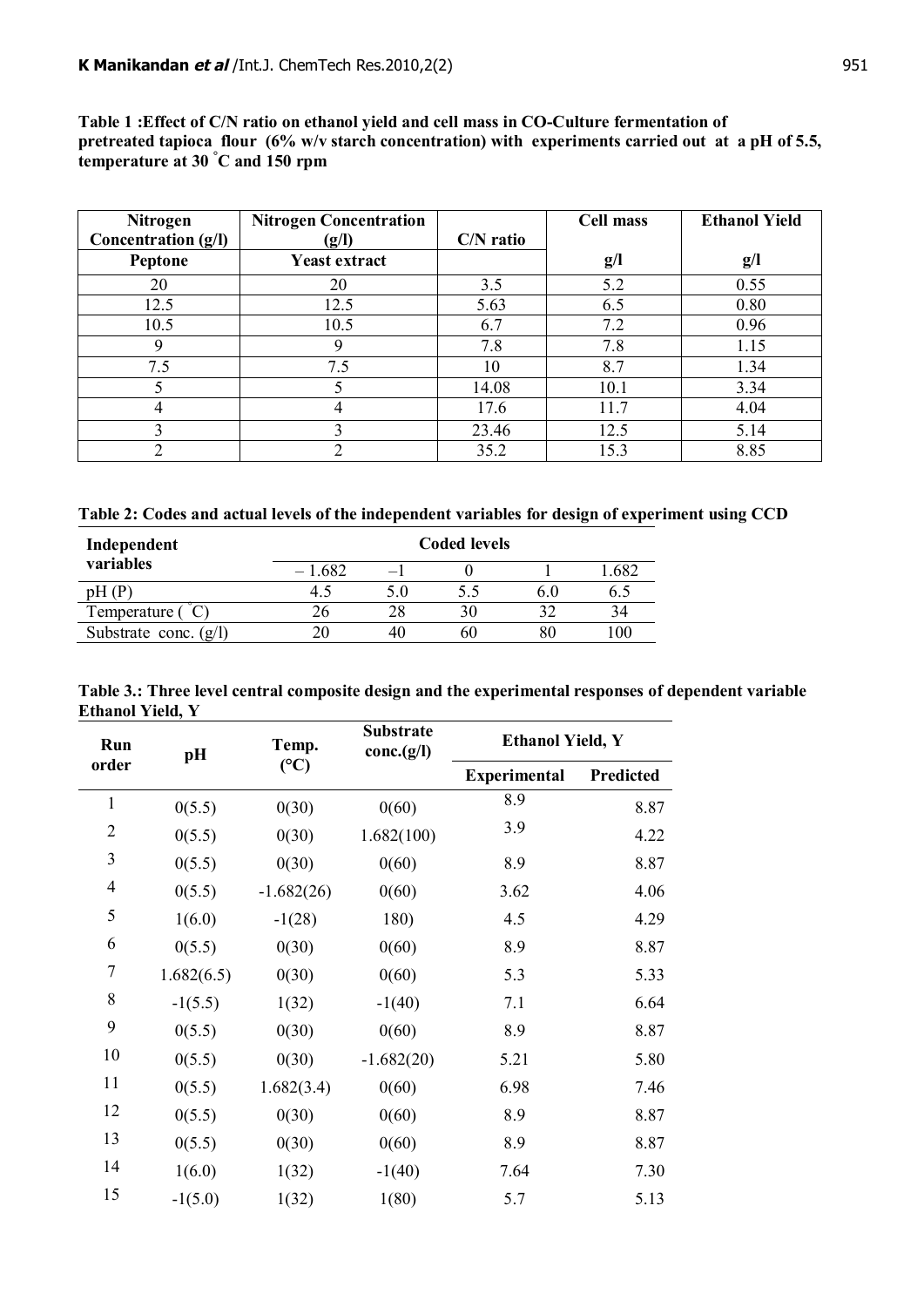| 16 | 1(6.0)        | 1(32)    | 1(80)    | 4.84 | 4.85 |
|----|---------------|----------|----------|------|------|
| 17 | $-1(5.0)$     | $-1(28)$ | $-1(40)$ | 3.82 | 3.15 |
| 18 | $-1.682(4.5)$ | 0(30)    | 0(60)    | 3.42 | 4.29 |
| 19 | 1(5.5)        | $-1(28)$ | $-1(40)$ | 4.76 | 4.67 |
| 20 | $-1(5.0)$     | $-1(28)$ | 1(80)    | 4.04 | 3.72 |

**Table 3.-: Results of regression analysis and corresponding** *t* **and p- value of second order polynomial model for optimization of ethanol production**

| Term<br>constant | <b>Regression</b><br>coefficient | Std<br>deviation | t-statistic | p-value |
|------------------|----------------------------------|------------------|-------------|---------|
| Constant         | 8.874                            | 0.2191           | 40.507      | 0.0001  |
| $(b_1)P^b$       | 0.311                            | 0.1453           | 2.137       | 0.058   |
| $(b_2)T^c$       | 1.011                            | 0.1453           | 6.958       | 0.0001  |
| $(b_3)S^d$       | $-0.472$                         | 0.1453           | $-3.246$    | 0.009   |
| $(b_{11})P^*P$   | $-1.433$                         | 0.1415           | $-10.130$   | 0.0001  |
| $(b_{22})T^*T$   | $-6.340$                         | 0.1415           | $-7.782$    | 0.0001  |
| $(b_{33})S*S$    | $-2.006$                         | 0.1415           | $-9.643$    | 0.0001  |
| $(b_{12})P^*T$   | $-0.461$                         | 0.1899           | $-1.132$    | 0.284   |
| $(b_{13})P*S$    | 0.262                            | 0.1899           | $-1.237$    | 0.244   |
| $(b_{23})T^*S$   | $-0.764$                         | 0.1899           | $-2.738$    | 0.021   |

 $a^2S$  – Substrate concentration (g/l)<br>  $b^bP - pH$ 

 $cT - T$ emperature (°C)

# **Table 4:Analysis of variance (ANOVA) for the fitted quadratic polynomial model for ethanol production**

| <b>Source</b>         | Sum of<br>squares | Degrees of<br>freedom (DF) | Mean square<br>(MS) | <i>F</i> -value | p-value |
|-----------------------|-------------------|----------------------------|---------------------|-----------------|---------|
| Regression            | 3572.36           | 9                          | 9.244               | 32.04           | < 0.001 |
| Linear                | 1673.99           | 3                          | 418.496             | 21.17           | < 0.001 |
| Square                | 1746.33           | 3                          | 436.584             | 71.52           | < 0.001 |
| Interaction           | 152.04            | 3                          | 25.34               | 3.44            | 0.060   |
| <b>Residual Error</b> | 140.74            | 10                         | 8.796               |                 |         |
| Lack-of-Fit           | 140.74            | 5                          | 14.074              |                 |         |
| Pure Error            | 0.0000            | 5                          | 0.00000             |                 | ۰       |
| Total                 | 3713.09           | 19                         |                     |                 |         |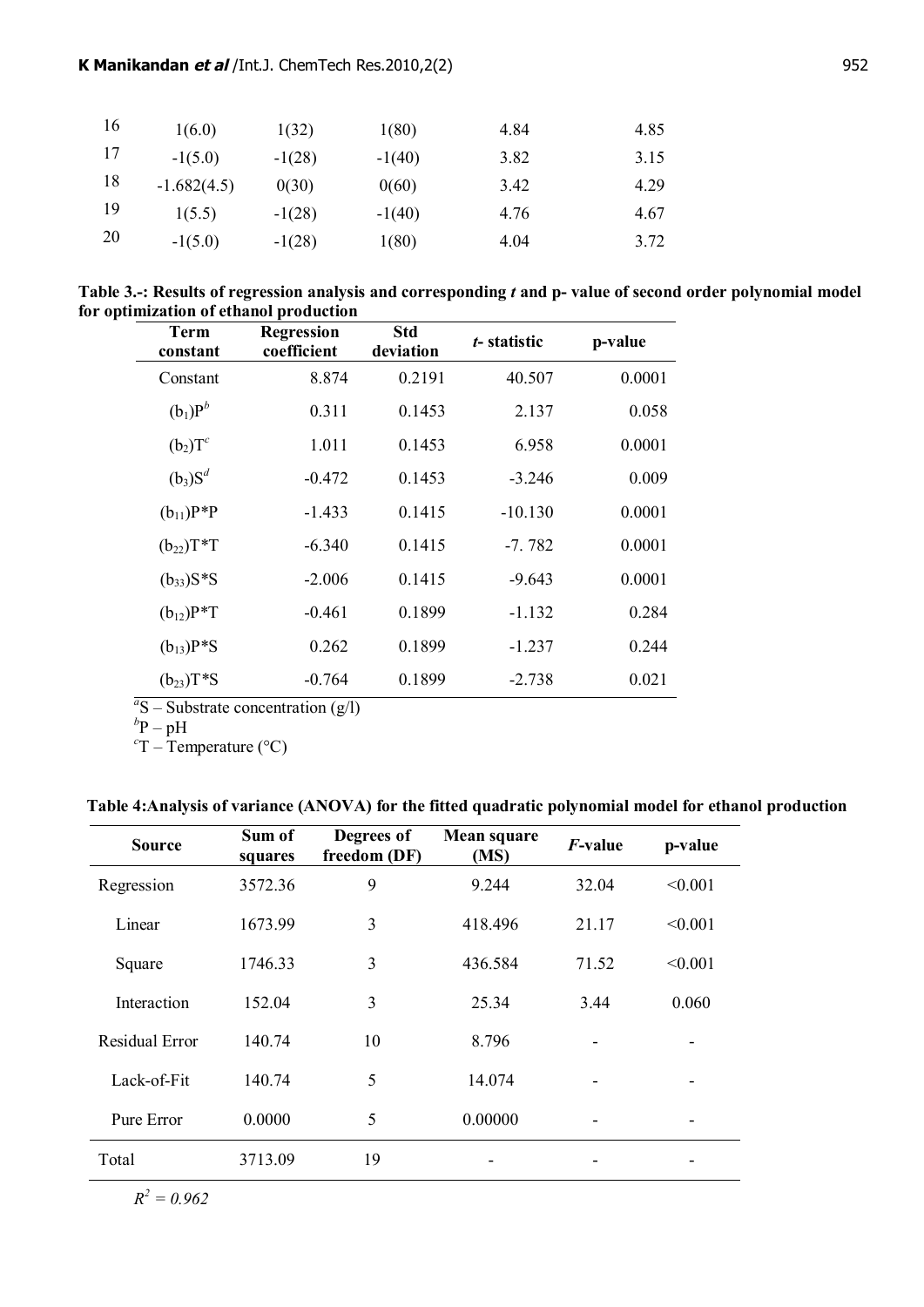

Hold values: P: 5.5





Hold values: S: 60 g/l

**Fig.2 Contour plot of temperature (T) versus pH (P) on Ethanol Yield (Y)**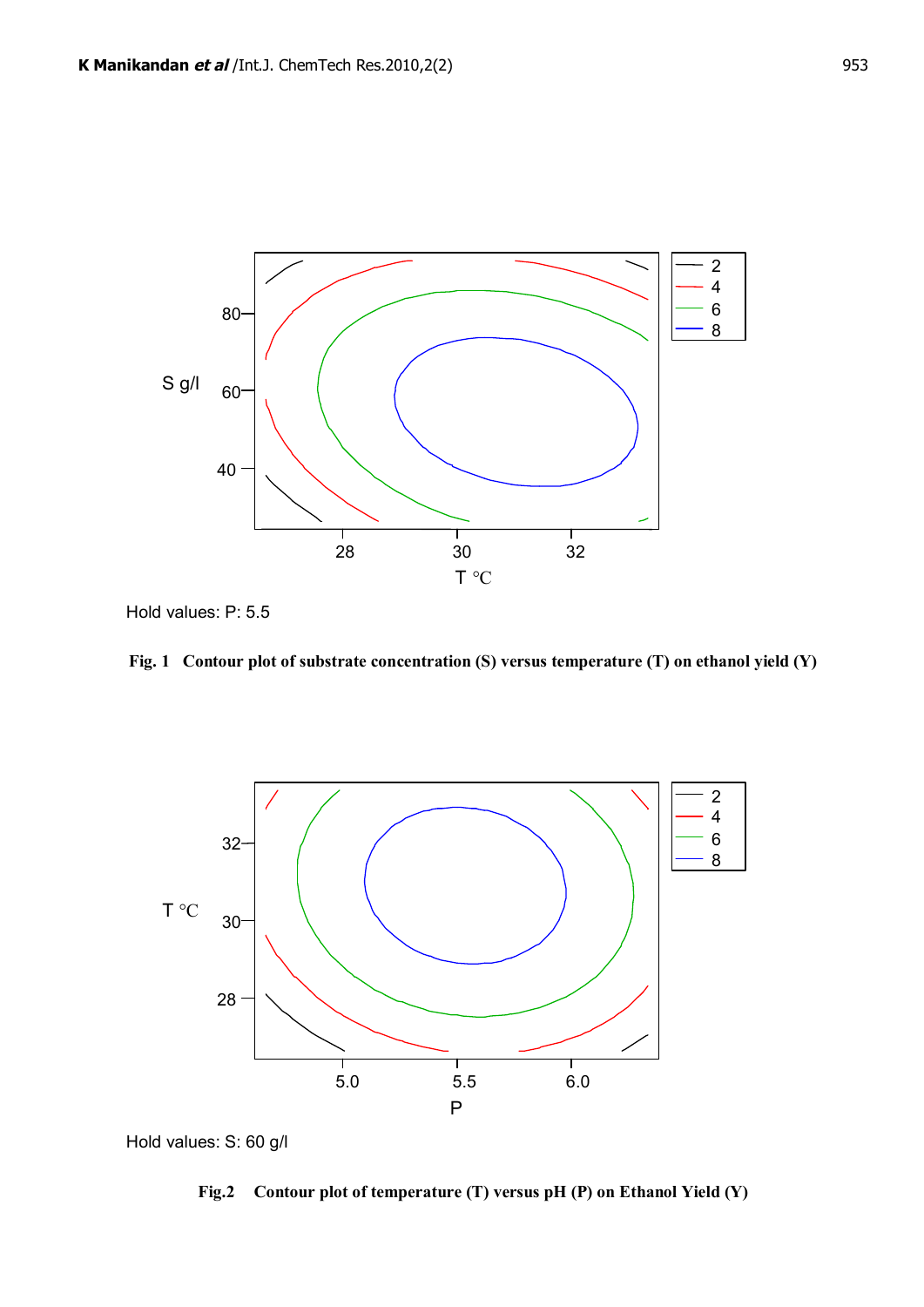

Hold values: T: 30°C



# **5. Conclusion**

The optimum C/N ratio of the fermentation medium was found to be 35.2 which gave a maximum ethanol concentration of 8.9 g/l. The optimum conditions for Co- Culture fermentation of tapioca flour were found to be the temperature 30°C, the initial pH 5.5 and the substrate concentration 60 g/l starch level using Response Surface Methodology. The maximum ethanol yield of 8.9 g/l was obtained at the optimum conditions of SSF. Logistic model and Leudeking – Piret model were found to represent closely the experimental data of growth kinetics and product formation kinetics respectively. The kinetic parameters of the models were evaluated.

# **6. References**

- 1. Roble N D, Ogbonna J C, Tanaka H et al A novel circulating loop bioreactor with cell immobilized in loofa (Luffa cylindrical) sponge for the bioconversion of raw cassava starch to ethanol. Appl. Microbiol. Biotechnol. 60(2002) 671-678
- 2. Jason hill, Erik Nelson, David Tilman, Stephan polasky, and Douglas Tiffany. Environemtal, economic, and energetic costs

## **Nomenclature**

 $\alpha$  – kinetic parameter of Leudeking – Piret model (gP/gX)

β – kinetic parameter of Leudeking – Piret model (gP/gX-h)

 $x_0$  – initial cell mass concentration (g/l)

 $K_s$  – saturation constant (g/l)

S – substrate concentration  $(g/I)$ 

xs – maximum stationary phase biomass concentration (g/l)

 $k$  – rate constant  $(h^{-1})$ 

 $t - time(h)$ 

and benefits of biodiesel and ethanol biofuels. Science.,103 (2006) 11206-11210

- 3. Krishna, S.H.,Reddy, T.J., and Chowdary, G.V. Simultaneous saccharification and fermentation of lignocellulosic wastes to ethanol using thermotolerant yeast . Bioresource Technology.,7 (2001) 193-196
- 4. Pimental, D. Ethanol fuels:Eenergy security, economics, and the environment. Journals of